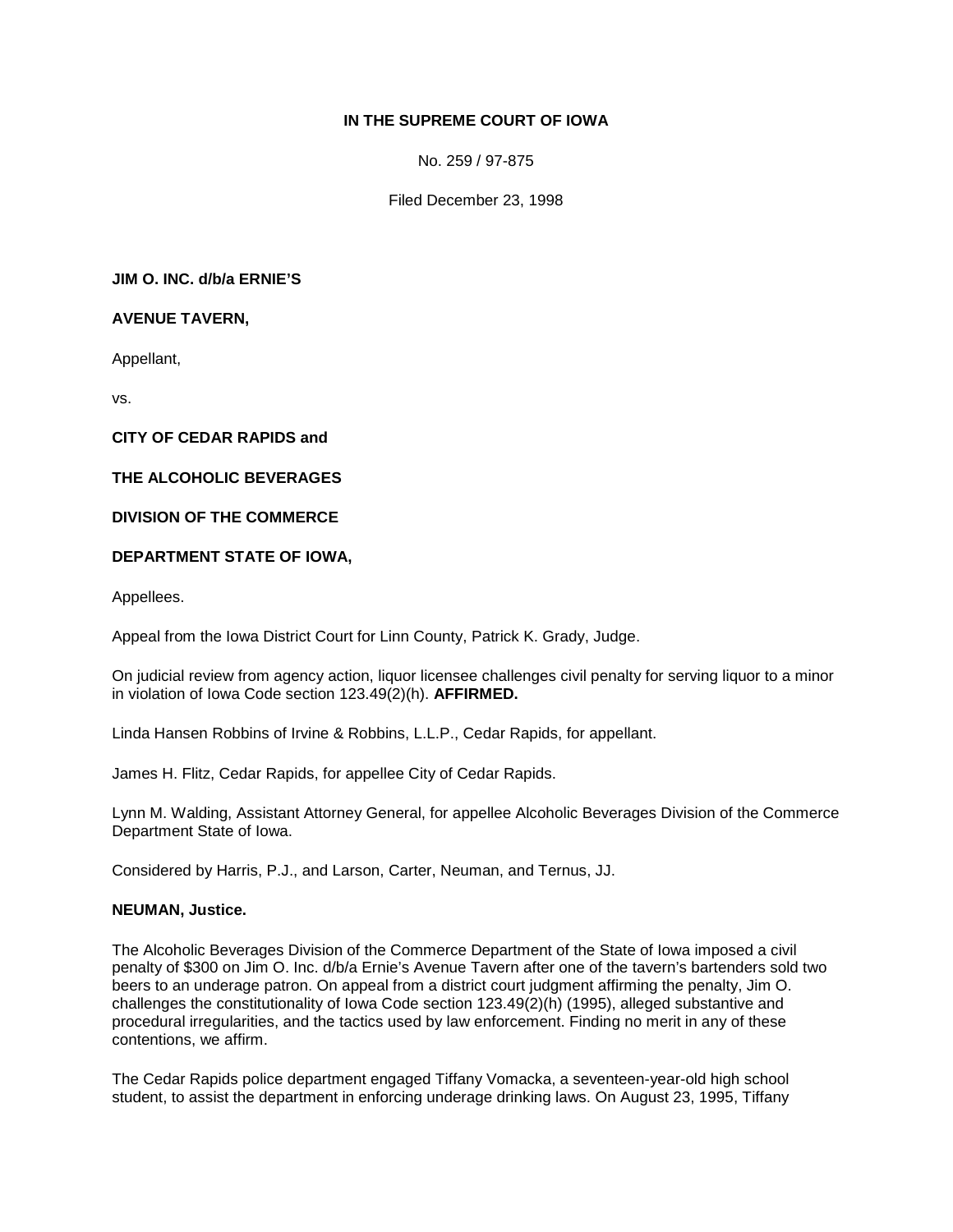accompanied officer John McDaniel, dressed in plain clothes, in a "sting" operation at Ernie's Avenue Tavern. They arrived around 2 p.m. and seated themselves at the bar. The bartender on duty, Dianne Harrington, took Tiffany's order for two beers and served them without making any inquiry about Tiffany's age. Officer McDaniel then identified himself and issued Harrington a citation for violating Iowa Code section 123.49(2)(h).

Harrington pleaded guilty to an amended complaint alleging violation of Iowa Code section 123.47A. Subsequently the Cedar Rapids city council passed a resolution assessing Jim O. a \$300 civil penalty for violating Iowa Code section 123.49(2)(h). Jim O. appealed the decision to the Alcoholic Beverages Division of the Department of Commerce. *See* Iowa Code § 123.39(1)(a) (authorizing review in accordance with chapter 17A).

At the hearing before the alcoholic beverages division, Harrington testified that she believed Tiffany's companion was a police officer because she had seen him, in uniform, at a convenience store just the night before. She assumed he would not let a minor purchase beer for him, so she did not question Tiffany's age. She also believed it likely that Tiffany was the officer's wife or girlfriend, and approximately twenty-three years of age. On cross-examination, however, Harrington admitted that she had previously pleaded guilty to serving alcohol to a person younger than twenty years of age.

The agency affirmed the \$300 civil penalty. Jim O. sought judicial review under Iowa Code chapter 17A. The district court affirmed. Jim O.'s appeal is before us in accordance with Iowa Code section 17A.20.

### **I. Scope of Review.**

Our review is for the correction of errors at law. *Foods, Inc. v. Iowa Civil Rights Comm'n*, 318 N.W.2d 162, 164-65 (Iowa 1982). To the extent appellant challenges the constitutionality of a governing statute, however, our review is de novo. *Wettach v. Iowa Bd. of Dental Exam'rs*, 524 N.W.2d 168, 170 (Iowa 1994).

### **II. Issues on Appeal.**

A. *Vagueness challenge*. Jim O. begins by claiming that Iowa Code section 123.49(2)(h) is unconstitutionally vague as applied to the facts sketched above. The statute states:

> A person or club holding a liquor control license or retail wine or beer permit under this chapter, and the person's or club's agents or employees, shall not do any of the following:

. . . .

h. Sell, give, or otherwise supply any alcoholic beverage, wine, or beer to any person, knowing or failing to exercise reasonable care to ascertain whether the person is under legal age, or permit any person, knowing or failing to exercise reasonable care to ascertain whether the person is under legal age, to consume any alcoholic beverage, wine, or beer.

Iowa Code § 123.49(2)(h). Appellant contends the statutory phrase "reasonable care to ascertain whether the person is under legal age" is not clear and requires the licensee to guess at what conduct is required or prohibited. In a nutshell, appellant argues that absent any affirmative duty to check the identification of every customer, the statute leaves a licensee without direction as to what "ascertain" involves.

Appellant assumes a heavy burden in attacking section 123.49(2)(h). Statutes are presumed constitutional, and a party asserting a vagueness challenge must negate every reasonable basis upon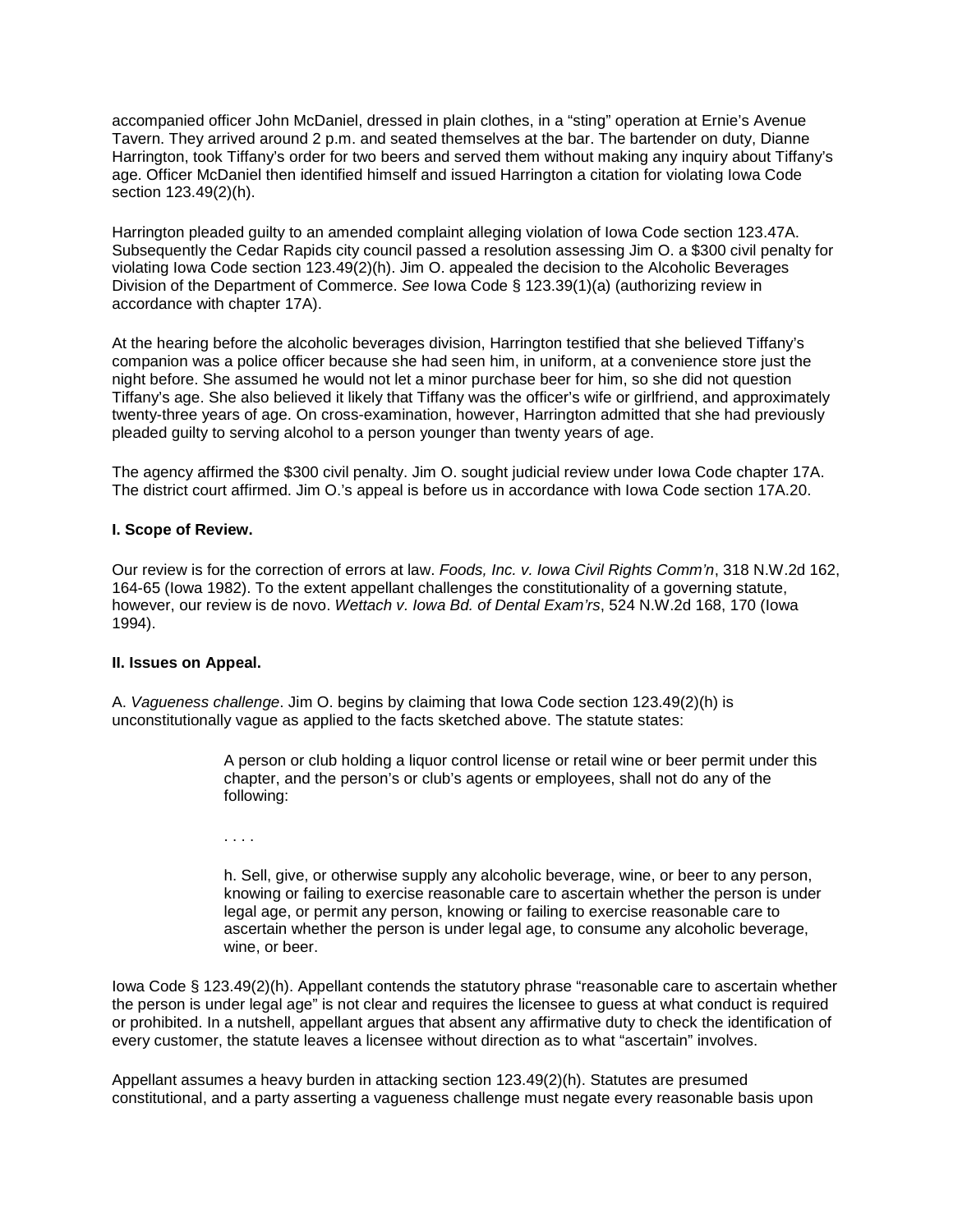which the statute might be sustained. *Wettach*, 524 N.W.2d at 171. To withstand constitutional attack, a penal statute must (1) give a person of ordinary intelligence fair notice of the conduct prohibited, and (2) provide explicit standards for enforcement. *State v. Peterson*, 490 N.W.2d 53, 54 (Iowa 1992). These standards, however, need not be mechanically applied. "The degree of vagueness that the constitution tolerates– as well as the relative importance of fair notice and fair enforcement–depend in part on the nature of the enactment." *State v. Duncan*, 414 N.W.2d 91, 96 (Iowa 1987). Thus, for example, a law interfering with the exercise of fundamental rights would be tested by a more stringent standard than, for example, the liquor control statute at issue here. *See id.*

Jim O. has failed to convince us that a person of ordinary intelligence would not understand the responsibility imposed by section 123.49(2)(h). The alleged problem of "ascertainment" may be easily overcome by simply requiring patrons to furnish proof of age before the licensee serves them. Yet the legislature has written the statute to give the licensee freedom from routine "carding" when the age of the patron is known or reasonably beyond question. In our view, the statute easily meets the test of fair notice and fair enforcement.

Jim O., moreover, is in a poor position to sustain an applied constitutional challenge under this record. Its bartender made no effort whatsoever to ascertain the minor patron's age. Harrington's bald assertion that a person she thought to be a police officer would not permit an underage companion to buy a drink simply does not meet the threshold of "reasonable care" required by the statute. The assignment of error is without merit.

B. *Statutory compliance.* Jim O. next contends the agency misunderstood and misapplied the statutory scheme prohibiting the sale of liquor to a minor. It claims that because the bartender pleaded guilty to a violation of section 123.47A[,\[1\]](http://www.iowacourts.gov/About_the_Courts/Supreme_Court/Supreme_Court_Opinions/Recent_Opinions/19981223/97-0875.asp?Printable=true#fn1) the agency is prevented from enforcing a civil penalty against the tavern under section 123.49(2)(h). The question is whether a criminal conviction under section 123.49(2)(h) is a prerequisite to imposition of a civil penalty. We hold that it is not.

Iowa Code chapter 123 is a comprehensive liquor control statute. It contains penalty provisions for prohibited acts, some discretionary and others automatic, depending on the offense implicated. Thus if a licensee or its employee were convicted of violating section 123.49(2)(h), the agency (or local authority) would be required to assess a civil penalty of \$300 for a first offense. *See* Iowa Code § 123.50(3)(a). Iowa Code section 123.39(1)(b)(2), however, authorizes the agency to impose a civil penalty for "violation of *any* of the provisions" of the chapter. (Emphasis added.) Reinforcing that authority, subsection (c) of the same statute declares "[a] criminal conviction is not a prerequisite to suspension, revocation, or imposition of a civil penalty pursuant to this section." Iowa Code § 123.39(1)(c).

Here the agency proceeded, not on the basis of the licensee's or its employee's criminal conviction, but on proof of a prohibited act authorizing assessment of a penalty. The record made before the agency substantially supports its finding, affirmed on judicial review, that Jim O.'s bartender sold alcohol to Tiffany Vomacka without exercising reasonable care to ascertain whether she was under legal age, in violation of section 123.49(2)(h). In lieu of suspension or revocation of the permit for such a violation, the legislature directs that the agency *shall* impose a civil penalty of \$300. *See* Iowa Code § 123.39(4). No misapplication of the law has been established.

C. *Entrapment.* Jim O. also complains because the agency, and district court, found no merit in its entrapment defense. The appellant contends the violation was "obtained by fraud." But for the "illegal acts" of the police, it argues, the tavern's law-abiding bartender "would not have been tricked into providing beer to a minor."

The facts revealed by the record simply do not support appellant's claim of entrapment. Entrapment occurs when a peace officer induces an otherwise law-abiding citizen to commit an offense. *State v. Babers*, 514 N.W.2d 79, 83 (Iowa 1994). To rise to the level of prohibited activity, the officer's conduct must involve "excessive incitement, urging, persuasion, or temptation." *Id.* "Conduct merely affording a